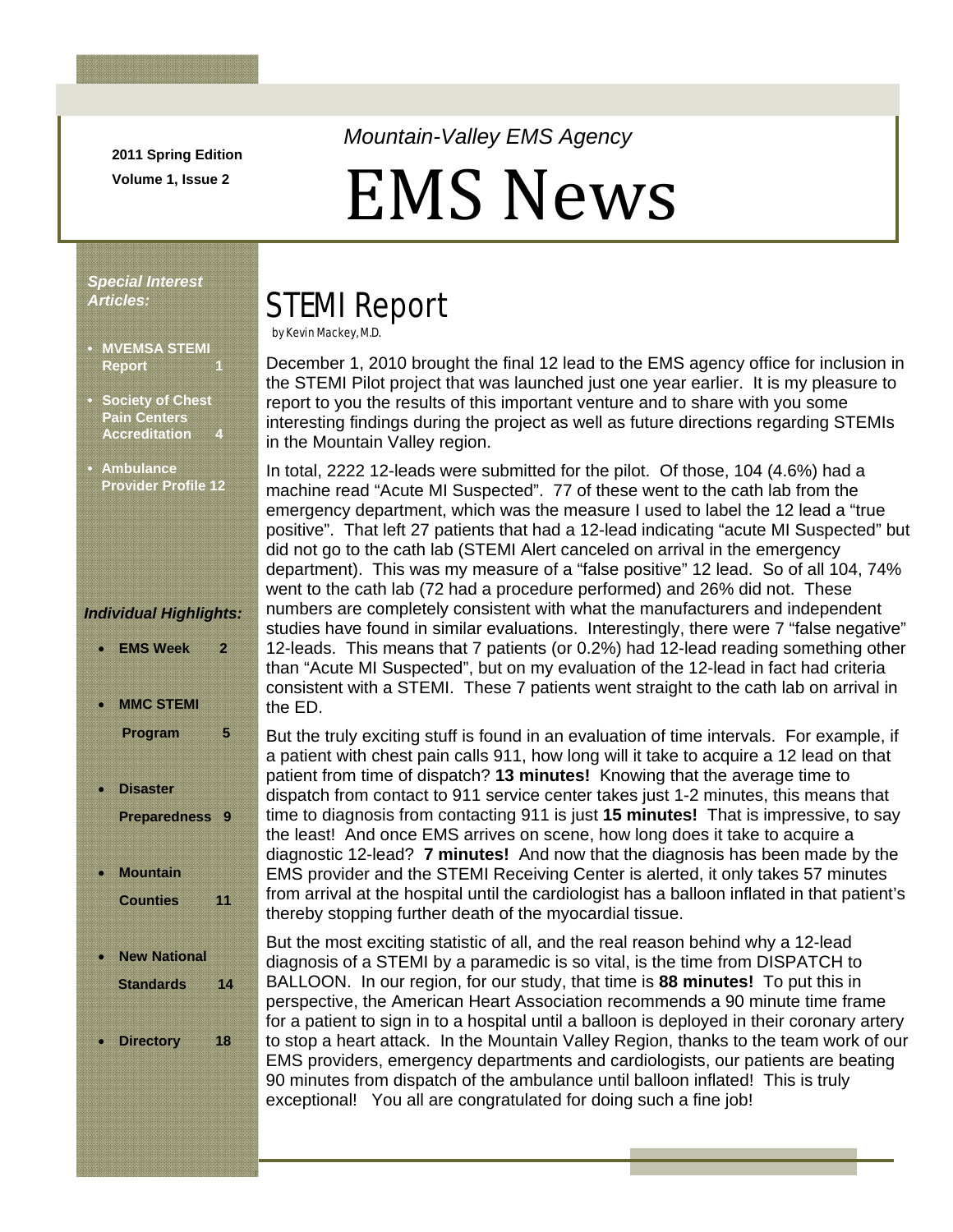In closing, I would like to extend my sincere thanks and appreciation to several teams and individuals that drove this project and made it such a success. First and foremost, thank you to Tom Morton of the EMS agency for the countless hours he put in to catalogue and number every 12 lead submitted to the agency. And to all the agency staff for picking up those 12 leads for Tom to number. Thank you to the STEMI teams at both Doctors Medical Center and Memorial Medical Center, led by Kate Donovan (DMC), Dr. Merillat (DMC), Mary Velasquez (MMC) and Dr. Hussain (MMC). They are truly experts in the care of STEMI patients. Thanks to Mike Corbin of AMR for his instrumental involvement in training and for being a strong support at monthly STEMI meetings. Thanks Mike! And finally I'd like to also thank each of you. Every provider in the region plays a significant role in caring for these critically ill patients.

So where do we go from here? The EMS agency is in the midst of designating STEMI receiving centers (SRCs) that will be responsible for continuing the excellent care of these patients. The EMS agency has already changed treatment protocols to reflect an approach to getting STEMI patients to lifesaving treatment as rapidly as possible. And the CQI leaders for the region will continue to track these patients as well.

Finally, I'd like to leave you with some closing thoughts. The most common reason a 12 lead was a "false positive" was because the QUALITY of the 12 lead was poor (ie: wavy baseline, missing lead, etc.). Remember that the monitor is simply a computer. If you input poor data, you will achieve poor results.

Congratulations on achieving such great success within your communities! The success of this project is a testimony to the excellent care you provide every day of the year!

### The "New Agency" Look by Richard Murdock

The MVEMS Agency is currently going through several changes. The office, located at 1101 Standiford Ave, Suite D-1, has gone through some remodeling changes. The conference room has grown in size in order to provide more opportunities for continuing education, local meetings and ambulance provider use. MVEMSA staff is currently using suite C-2 and will be moving into their remodeled office suite during the week of May  $9<sup>th</sup>$ , 2011.

## **National EMS Week – May 15-21, 2011**

In recognition of EMS Week 2011, the Mountain-Valley staff invites our EMS personnel to drop by the Agency Parking-Lot for a BBQ lunch on:

Tuesday, May 17, 2011 11:00am - 2:00pm Thursday, May 19, 2011 11:00am - 2:00pm

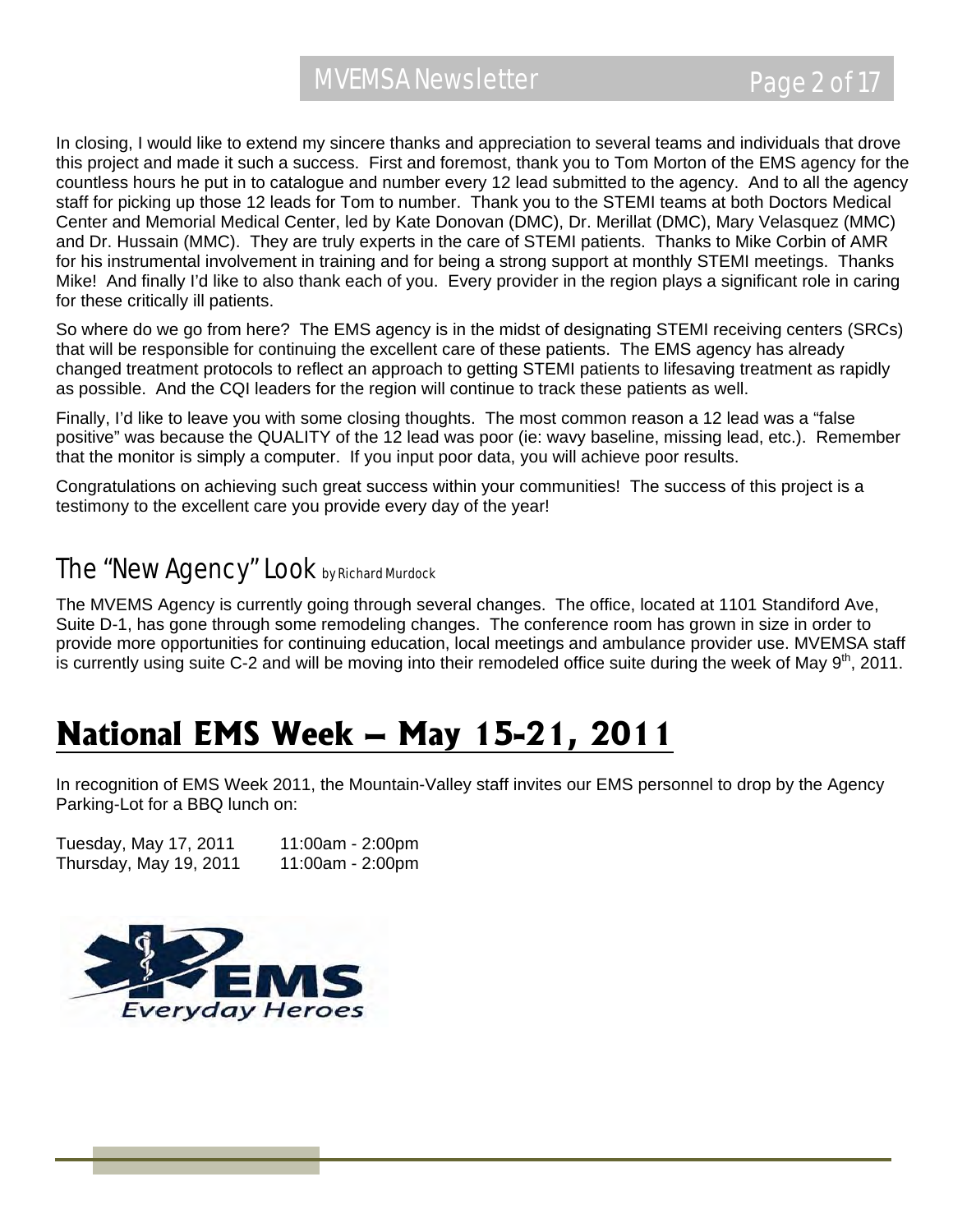### Some new implementations for MVEMSA in 2011/12

Some of the following objectives will come into fruition in 2011/2012:

- New Website Design with many features! Just go to www.mvemsa.org and check it out.
- EMS Symposium 2012 Desiring to have a 2-3 day conference at the Modesto Center Plaza with several well-known "key note" speakers, vendors, and workshops.
- Directors EMT Council Planning on establishing an **EMT only** Council to assist in revising EMT specific policies/procedures, training, and expanded scope of practice.

### New and/or Revised Field Treatment Protocols

The Adult and Pediatric field treatment policies/procedures have been a "work in progress" for the past 1  $\frac{1}{2}$ years. Many of the treatment policies/procedures have been updated to reflect medication changes (route and dosages). A couple of changes you will see on the treatment policies/procedures have to do with the route and administration of Narcan. Intranasal will be added as a route choice for administering Narcan.

Ondansetron Hydrochloride (Zofran) has been approved by the EMS Authority as a paramedic optional scope of practice. Zofran is used as an anti-emetic. The route and dosage was implemented into the train-the-trainer curriculum, which was held in February 2011, and will go into effect starting July 1, 2011.

**Draft Field Treatment Policies/Procedures** will not go into effect until July 1, 2011. The adult and pediatric draft policies are available on the MVEMSA web page under "2011 Field Treatment Approved Policies/Procedures." The policies can be accessed by clicking on "policies" and following the links.

### Last Newsletter – MVEMSA going GREEN!

Mountain-Valley EMS newsletters will be going green! This will be the last edition of the paper newsletter that MVEMSA sends out. All of the future newsletters will be posted on our new website for review. If you do not have internet access please contact the office for a hard copy of the newsletter to be sent to your address.

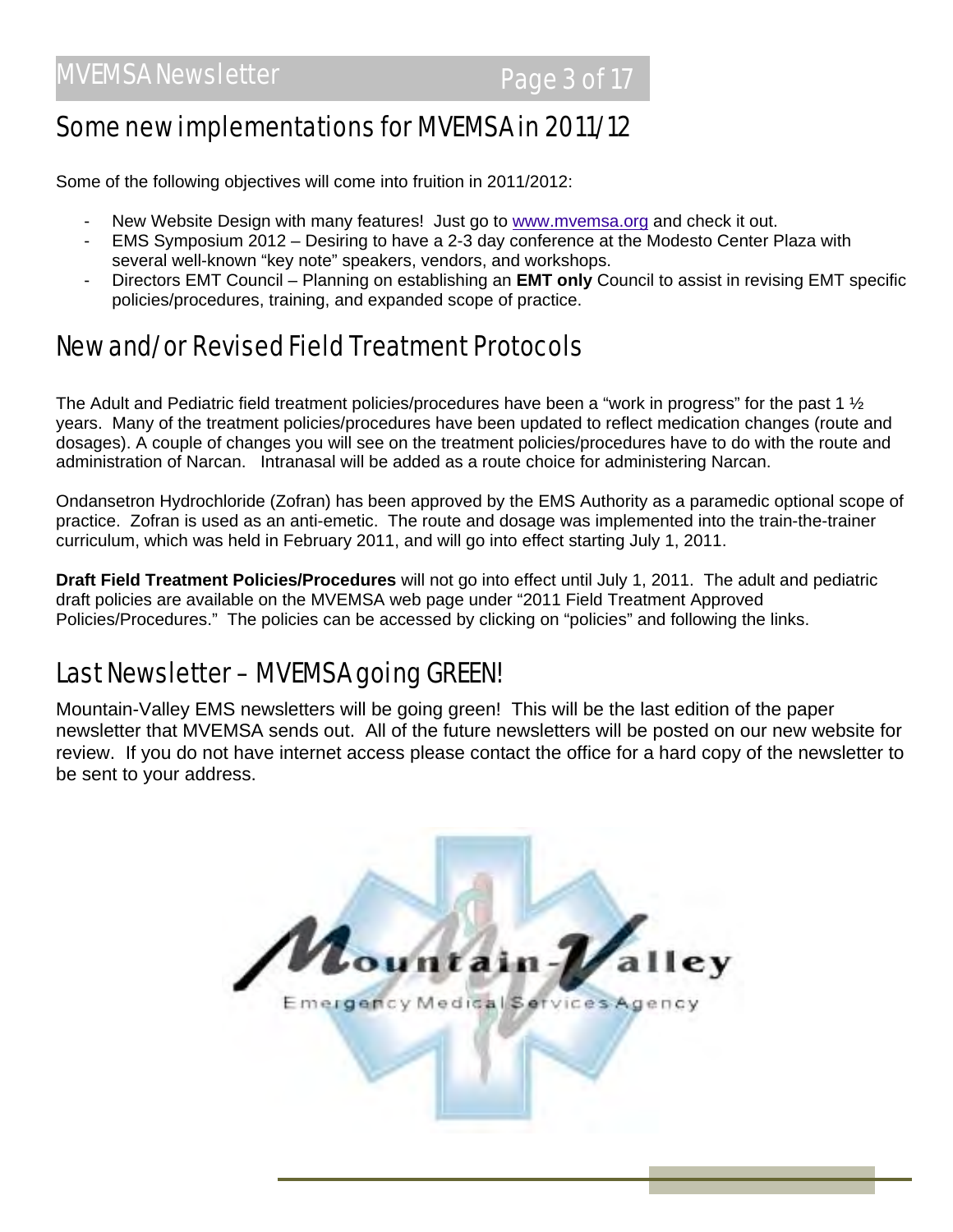## Congratulations to DMC!

Congratulations to Kate Donovan and her team for successfully working through the tedious process of obtaining accreditation with the Society of Chest Pain Centers.



### **What does it mean to be accredited?**

The Society of Chest Pain Centers will offer Affiliated Chest Pain Center Accreditation for critical access hospitals that have been designated as such by CMS and for freestanding emergency departments. To qualify for this accreditation, the following requirements must be met:

- 24/7 availability with physician coverage
- 24/7 onsite lab capability
- Patients accepted via EMS
- Formal transfer relationship with a PCI-capable facility accredited by the Society of Chest Pain Centers
- Capability to observe low-risk cardiac patients

The Society of Chest Pain Centers' (SCPC) approach to accreditation is radically different from other accreditations that set specifications and measure compliance. In contrast to more traditional certification models, our Accreditation Review Specialists are collaborative and provide feedback, education, and resources to assist facilities in addressing gaps and improving processes. Our team will introduce you to contacts at other facilities that have gone through the accreditation process and are willing to share their experiences and resource materials. Successfully improving the care of the heart failure (HF) and acute coronary syndrome (ACS) patient supports our mission to reduce deaths related to heart disease.

Chest Pain Center Accreditation and Heart Failure Accreditation were developed using the principles of process improvement that are widely known and used successfully in many other disciplines. To improve patient outcomes, the upstream care processes need to be improved. All patient care is a process that can be enhanced. The accreditation process evaluates chest pain centers across the country in order to ensure that these centers meet or exceed quality-of-care measures based on improving the process for the care of the HF and ACS patient.

Today, the accreditation process established and administered by the SCPC formalizes and standardizes this elite mark of excellence. **Accreditation is granted only to those facilities whose heart failure and chest pain center processes meet or exceed the criteria established by the Accreditation Committee.** 

Within the next few months – Stanislaus County will possibly have two more Society of Chest Pain Centers Accreditation centers - **Memorial Medical Center and Emanuel Medical Center!**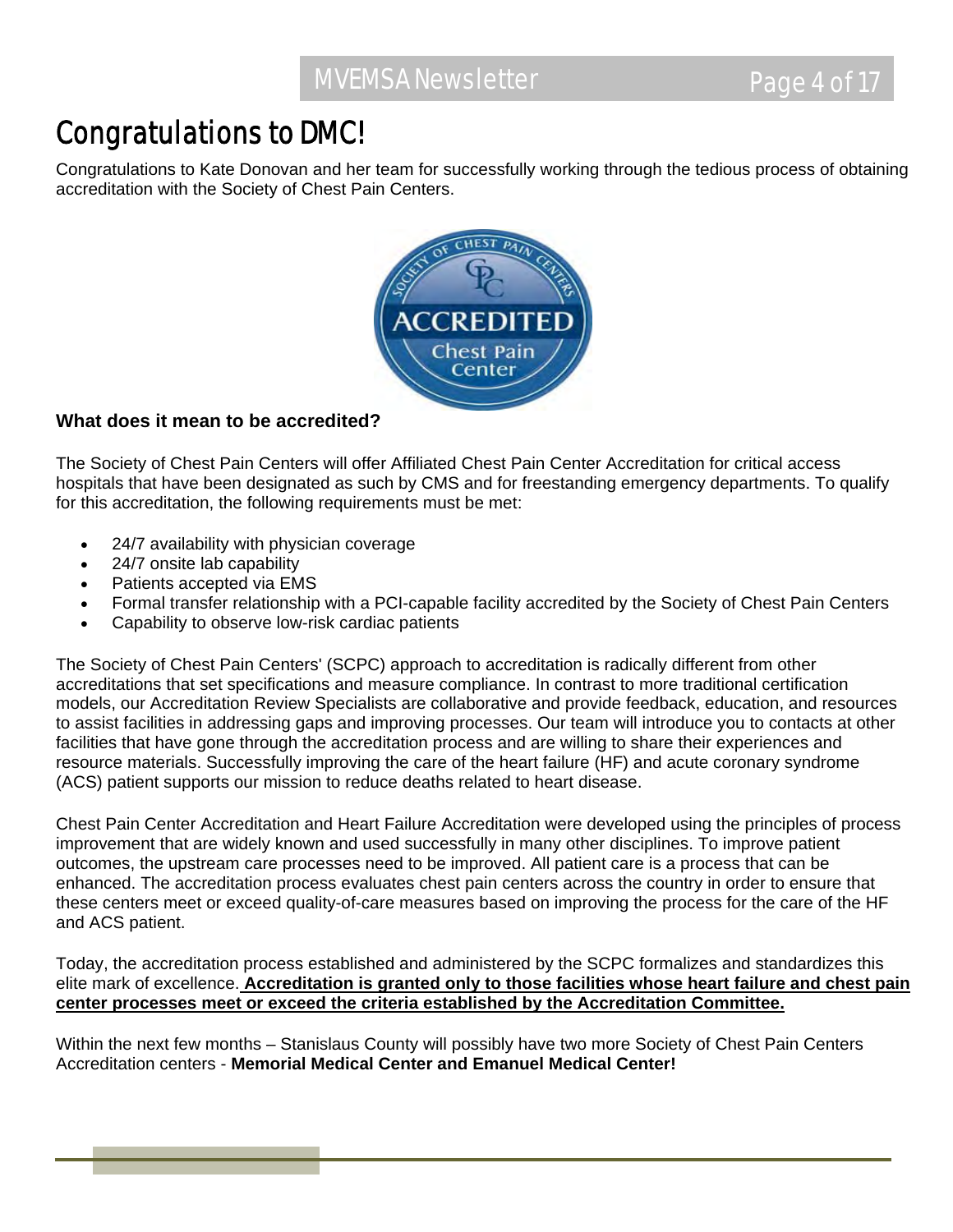## Memorial Medical Center STEMI Program by Mary Velasquez

Memorial Medical Center's chest pain center (CPC) is working collaboratively to strategize and develop standardize and streamline protocol for patients experiencing an Acute Coronary Syndrome (ACS). This involves reducing the time to treatment during the critical early stages, when treatments are most effective to significantly reduce heart attack deaths. According to the American Heart Association (AHA), coronary heart disease (CAD) is still the leading cause of death in America. Acute coronary syndrome (ACS) is a general term that refers to clinical symptoms of coronary artery disease.

As the Chest pain coordinator, I work closely with Patricia Fallow RN, Cath Lab Manager, Dr. Sweeney, ED Co-Medical director, Chest Pain Center (CPC) physician champion whom are all committed to meeting Memorial's goal of maintaining STEMI Receiving Center (SRC) designation and achieving CPC accreditation. The emergency department and cardiac catheterization laboratory staff prides themselves on quick triage and treatment of chest pain. Memorial Medical Center's CPC and SRC have full administrative support. "We want to demonstrate our dedication to providing quality cardiac care by becoming a Chest Pain Center," states Hassan Hussain, MD, Medical Director of Cardiology and Kathleen L. Van Slyke, MSN, Director of Critical Care / Cardiac Services.

Patients having a heart attack will go directly to the cardiac cath lab for interventional procedures. Those patients requiring more testing for pain, which may be cardiac in origin, will be admitted for observation and testing in our observation unit opening in January 2011. It will be a short stay and these patients will receive focused care if their condition warrants it and they will be admitted for a longer hospital stay. MMC has a cardiothoracic surgery team readily available to perform advanced procedures including coronary artery bypass graft surgery and heart valve repair and replacement for our STEMI patients.

#### **Cardiac Catheterization Procedures**

Memorial Medical Center currently has 3 catheterization labs with a 4<sup>th</sup> hybrid lab opening in 2011. The labs are state of the art flat plate multi-purpose labs, with one dedicated coronary lab. A wide variety of catheterization procedures are available in our cardiac catheterization laboratories. We are nearing a 4000 procedure count completed annually. These are just some of our more advanced cardiac catheterization services and procedures:

- **Percutaneous Coronary– (balloon) Intervention (PCI):** Once the catheter is in place, using a balloon attached to the tip, the cardiologist inflates the balloon compressing plaque and dilating the diameter of the blood vessel. The balloon is deflated and removed along with the catheter. Many times a coronary stent is placed in the blood vessel to prevent restenosis or blockage recurrence.
- **Atherectomy:** When the removal of plaque is necessary, the catheter is fitted with a special mini highspeed drill at the tip. The plaque or blockage can be shaved off and vacuumed out or vaporized. Atherectomy is performed in conjunction with PCI through one of the large groin vessels.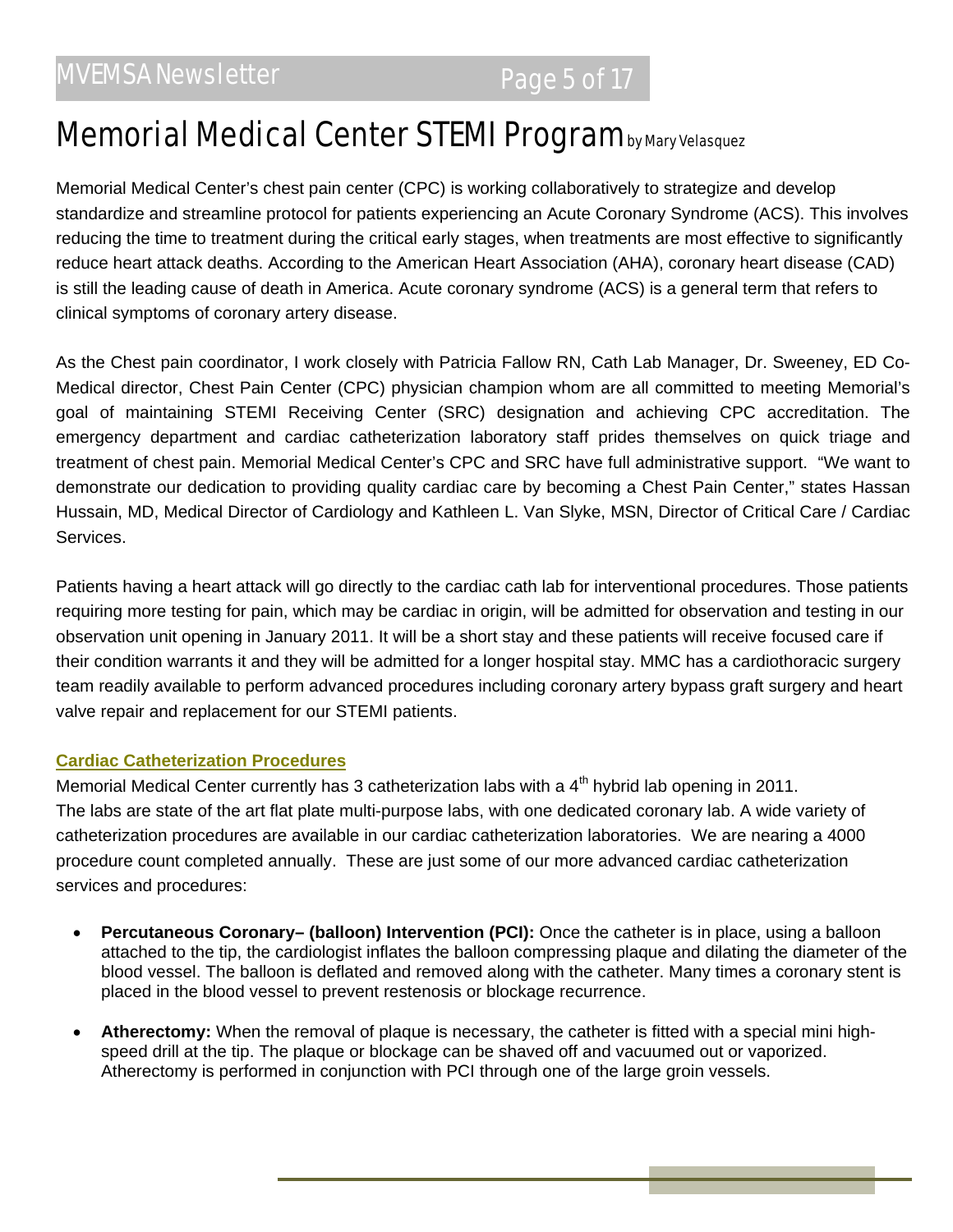- **Electrophysiology:** Procedures that require the insertion of an electrode catheter into the heart from veins in the leg and/or neck. Some electrophysiology studies are performed to diagnose abnormalities, while others are done to access the heart for treatment or correction of certain cardiac arrhythmias.
- **Percutaneous Ventricular Assist Device -** A small rotary pump attached to the end of a catheter which is passed through the aortic valve into the left ventricle used to provide partial circulatory support.
- **Cardiac Resynchronization Therapy (CRT)** A pacemaker or defibrillator that can assist a heart with weakened heart muscle and electrical conduction abnormalities. Used in combination with medical therapy, CRT plays an important role in heart failure management.

**Much of our program success is attributed to the Memorial Cardiology STEMI call team which includes:** 

| Joydev Acharya, M.D.      | Reza Narzari, M.D.        |
|---------------------------|---------------------------|
| Syed N. Ahmed., M.D.      | Amar L. Pohwani, M.D.     |
| Oussama I. Dagher, M.D.   | <b>Charles Tsai, M.D.</b> |
| Hassan M. Hussain, M.D    | Kent H. Wong, M.D         |
| <b>Mutahir Khan, M.D.</b> | Lawrence Waspe, M.D.      |
| Peter Y. Lai, M.D.        | Rajesh K Dubey, M.D.      |

Our new Hybrid Operating Room will be a fully equipped surgical suite designed to handle the most complex adult open heart surgeries, as well as minimally invasive procedures. What sets the Hybrid Operating Room apart from traditional operating rooms is the Artis Zeego, a multi-axis, robotic, high – resolution, 3-D imaging system that utilizes DynaCT software to reconstruct dynamic images of a patient's heart and vascular system.

This precise imaging allows surgeons to open blocked arteries through catheter-based procedures, rather than open procedures. However, because the Hybrid Operating Room is a fully equipped surgical suite, surgeons can immediately convert from minimally invasive to open bypass surgery if needed, without relocating the patient or referring the case to a new surgical team.

The Hybrid Operating Room will result in more minimally invasive procedures, fewer surgical complications, shorter hospital stays, faster recovery times, improved patient outcomes and the capability to treat patients with complex medical conditions.

Patients requiring the following therapies have access to the latest technology offered in the Hybrid Operating Room:

- Minimally invasive heart and vascular procedures, catheter-based heart valve replacement and repair, catheter- based congenital heart defect repair
- Catheter-based vascular procedures, combined open and endovascular procedures, treatment of cardiac arrhythmias, abdominal aortic aneurysm repairs and peripheral angioplasties
- Utilizing the Hybrid Operating Room's advanced technology, heart and vascular surgeons, interventional radiologists and interventional cardiologists work together as highly efficient medical teams.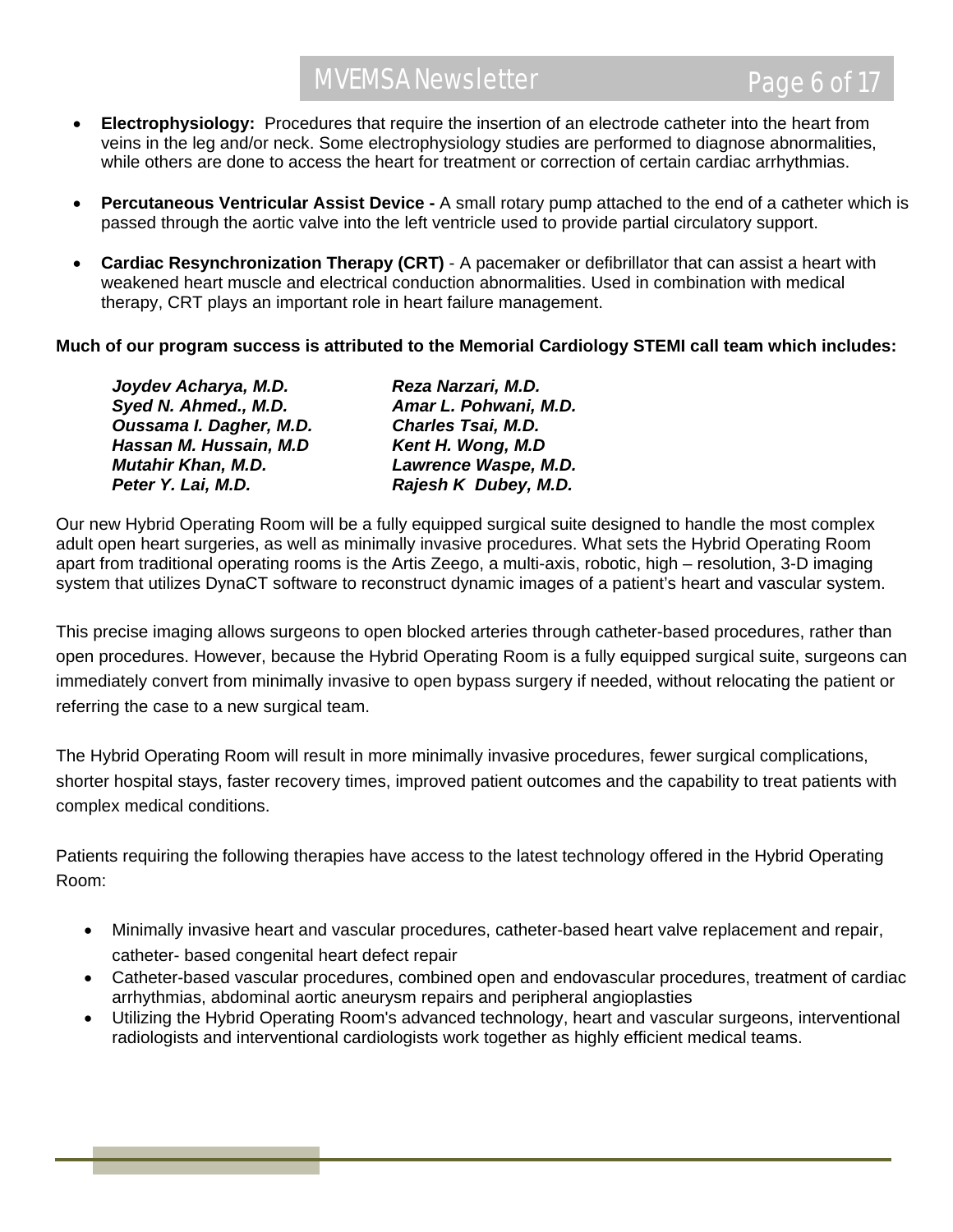## MVEMSA Newsletter Page 7 of 17

As a STEMI receiving center applicant for the Mountain Valley EMS Agency's 12 Lead Pilot Project, Memorial Medical Center is working to improve care and outcomes for local residents who experience heart attacks. Patients brought in by EMS are rapidly assessed and triaged. Depending on the patient's diagnosis and condition, he or she may have immediate angiography, angioplasty or even bypass surgery if necessary. The goal of the project is to enhance care for patients by providing rapid cardiac catheterization interventions, consequently reducing mortality and morbidity. STEMI Receiving Center designation assures that Memorial has a highly skilled cardiac response team ready to treat heart attack patients 24 hours a day, seven days a week, and 365 days a year.

Care of the STEMI patient is a collaborative effort by referring hospitals, ambulance providers and Mountain-Valley EMS Agency. We are certainly following the recommendations of the American College of Cardiology and American heart association to meet Door to Balloon (D2B) times of less than 90 minutes 100% of the time. We are working towards meeting an internal goal of D2B in less than 60 minutes; in fact we have D2B times of less than 30 minutes. The joining of hands with such organizations as the AHA Mission Life Line, Door to Balloon Alliance, project upstart and participation in ACTION GWTG national registry has been a tremendous resource for our STEMI program.

#### **STEMI System**

MVEMSA is developing a system approach to STEMI care that will provide our community with excellent resources and best practices related to the care of the ACS patient. Joint efforts begin when local chest pain centers look at triage and destination protocols for simultaneous AMIs thus improving transport resources for referring facilities.

The AHA Mission Life Line recommends the following for transfer patients:

### **Inter-hospital Transfer**

- o STEMI patients for reperfusion have the same priority as 911 calls and trauma.
- o Patient stays on EMS stretcher for STEMI evaluation for inter-hospital transfer.
- o Transfer plan including preferred transport modality and backup transport modality is established.
- o Transport directly to catheterization laboratory when laboratory is staffed and available for PCI without reevaluation in the ED.
- o When possible, minimize or avoid continuous IV infusions such as nitroglycerin or heparin.
- o Transfer patients to STEMI-Receiving hospital with similar consideration to patient registration, bed availability, and accepting physician as trauma patients (use of dummy registration numbers, acceptance of all STEMI patients regardless of bed availability, and reliance on a single accepting physician that is on call 24 hours per day / 7 days per week).
- $\circ$  When transporting a patient treated with fibrinolysis who has continued chest pain and < 50% ST resolution (in the lead showing the worst initial elevation) after initiation of fibrinolysis, notify the receiving hospital about the potential need for rescue angioplasty.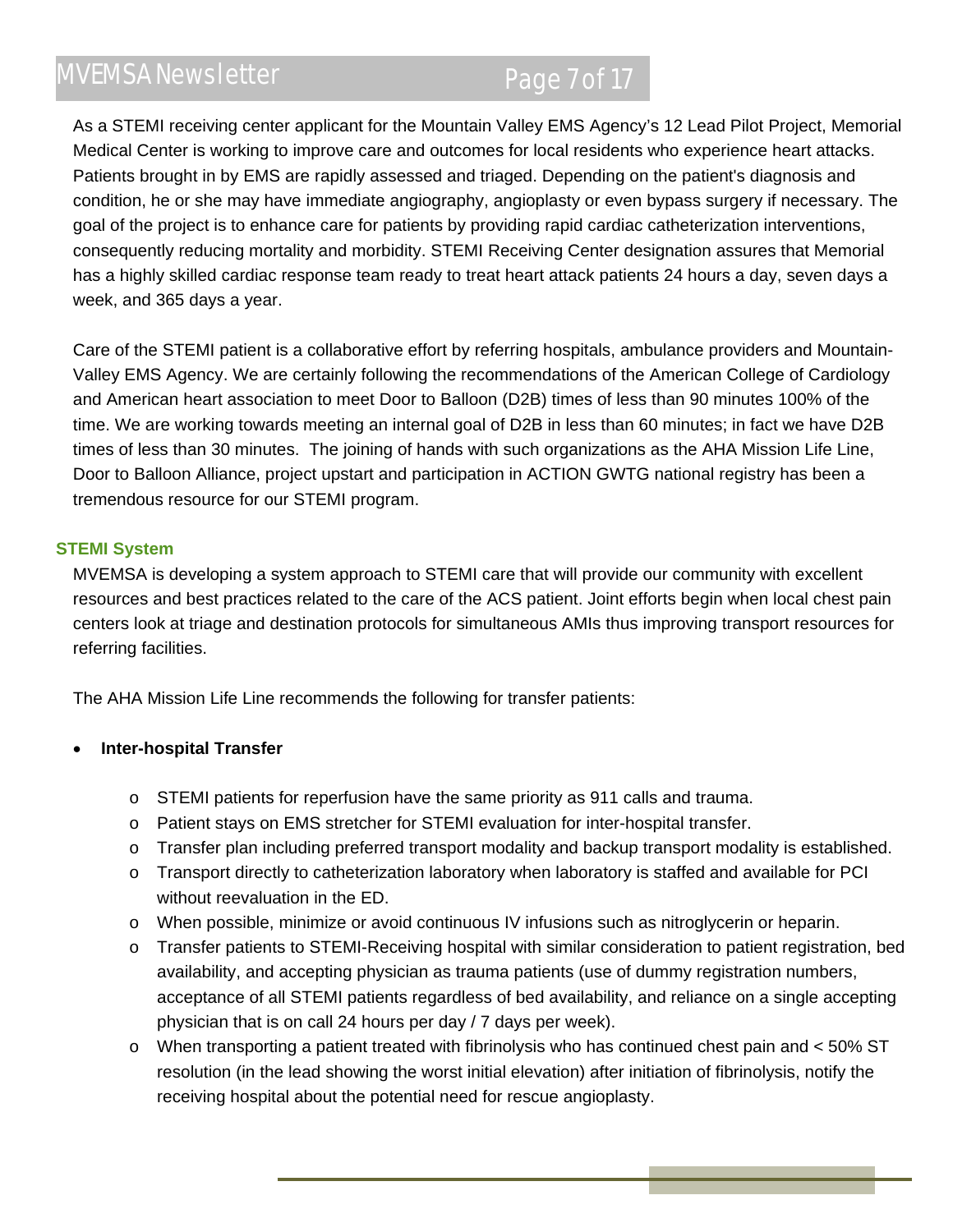- o Hospital records should be faxed to the receiving catheterization laboratory so as not to delay patient pickup.
- o EMTALA/COBRA/medical necessity of transfer form should be completed as soon as possible after the decision to transfer.
- **Helicopter Transfer**: In addition to above:
	- o Local EMS should generally be used if available and within 30 minutes transportation time to destination hospital.
	- o Whenever possible, helipad adjacent to emergency department. Helicopter capable of transporting patients on ten minutes' notice 24/7; when not available, alternate transport options identified
	- o Immediately activate helicopter transport during initial communication between referral hospital ED and receiving hospital regarding the need for reperfusion.
	- $\circ$  Establish a system whereby all patient transfers of any type can be specified as time critical within one hour versus diversion possible
	- o Another area for our system to focus on is the importance of teaching our patients to call 911 or go to the nearest CPC ED when experiencing CP or any symptoms of a heart attack.

The American heart association's classic warning signs of a heart attack include:

- **Chest discomfort.** Discomfort in the center of the chest that lasts more than a few minutes, or goes and comes. It can feel like uncomfortable pressure, squeezing, fullness or pain.
- **Discomfort in other areas of the upper body.** In one or both arms, the back, neck, jaw or stomach.
- **Shortness of breath.** May occur with or without chest discomfort
- **Other signs.** May include breaking out in a cold sweat, nausea, lightheadedness or dizziness. Palpitations or paleness. Unexplained anxiety, weakness or fatigue.
- **Women** may experience some of the other less-common symptoms, particularly shortness of breath, nausea/vomiting, and back or jaw pain.

Overall the STEMI pilot program developed by Dr. Mackey, MVEMSA Medical Director has been a successful program. Paramedics completing 12 Lead EKGs in the field have decreased time to treatment for patients.

We are excited about our new Physician/Medic mentor program see program details posted in Medic lounges and EMS Newsletter. Our collaborative efforts and metric sharing with EMS has shown a first responder to reperfusion record time of 31 minutes. This translates into better outcomes for our patients such as decreased mortality.

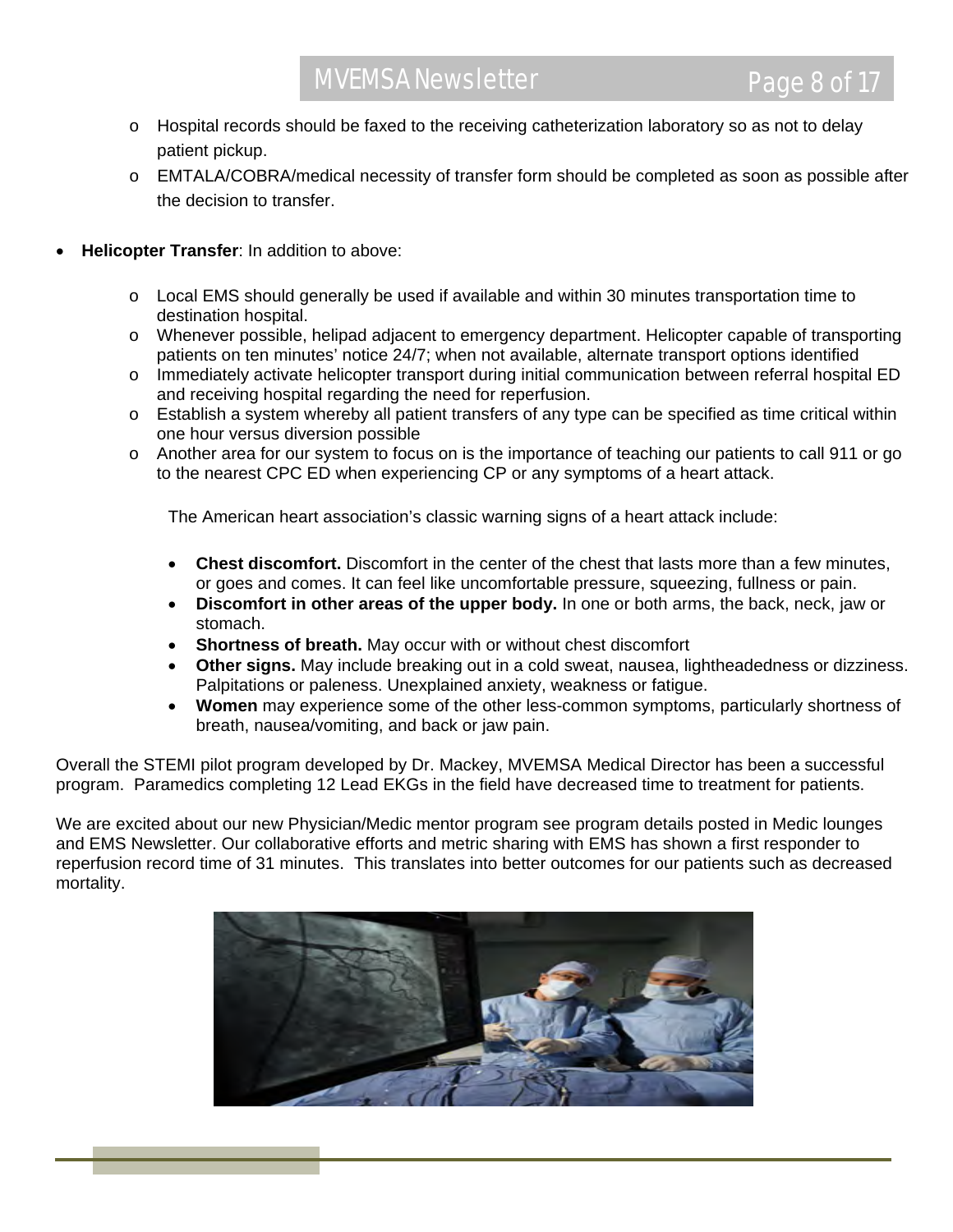### 2010 AED Stats by Marilyn Smith

Thirty-six fire departments in the geographic boundaries of the Mountain-Valley EMS Agency are approved to be AED Service Providers.

Of those, thirteen departments supplied statistics on their use of AEDs in 2010. The statistics collected and submitted to the State EMS Authority show:

#### **16** Patients Defibrillated

- **4** Patients in Witnessed Arrest
- **14** Patients Non Witnessed Arrest
- **4** Patients in Arrest with an initial rhythm of Ventricular Tachycardia or Ventricular Fibrillation

Thanks to those fire agencies that submitted their 2010 statistics.

### Disaster Preparedness Happenings by Doug Buchanan

#### **Field Treatment Site Plan**

As part of this year's HPP Grant objectives, MVEMSA has been working with representatives from its membercounties to develop a Field Treatment Site (FTS) Plan.

*What is a Field Treatment Site?* An FTS is a temporary facility that allows EMS personnel to provide ongoing triage and treatment of patients, up to 72 hours, while awaiting transport. If the need to provide care for patients is anticipated to exceed 72-hours, the EMS Agency would work with the county's EOC, OES, and Public Health department to request and transition to either a Mobile Field Hospital or Alternate Care Site, which are designed to provide a higher level of care. The current draft FTS Plan can be found on the EMS Agency website, under the Disaster link at: www.mvemsa.com .

*When would a Field Treatment Site be activated?* A Field Treatment Site is designed to be activated upon request of an Incident Commander when it is anticipated that patients cannot be transported to definitive care within eight hours. Circumstances that might trigger a request for an FTS vary, but may include:

- All hospitals within the region/state are overwhelmed
- Transport resources or transport routes are unavailable
- Large-scale incident requiring additional triage/treatment sites

*Where are the Field Treatment Sites?* EMS Agency staff has been working with agency and provider representatives to identify targetable sites in each county. These sites are ideally located near a hospital or airport to facilitate transport. An FTS could also be established at the site of an incident if necessary through request and deployment of tents, cots, and other supplies to meet the needs of providing extended care to patients.

#### **Mobile Field Hospitals**

The state EMS Authority is currently attempting to identify alternative solutions to sustain the MFH Program, since the Governor's proposed 2011/2012 budget eliminated \$1.7 million in funding that was intended to sustain the Mobile Field Hospital maintenance program. EMSA is working with public and private partners at the local and state level to explore alternatives for maintaining this program.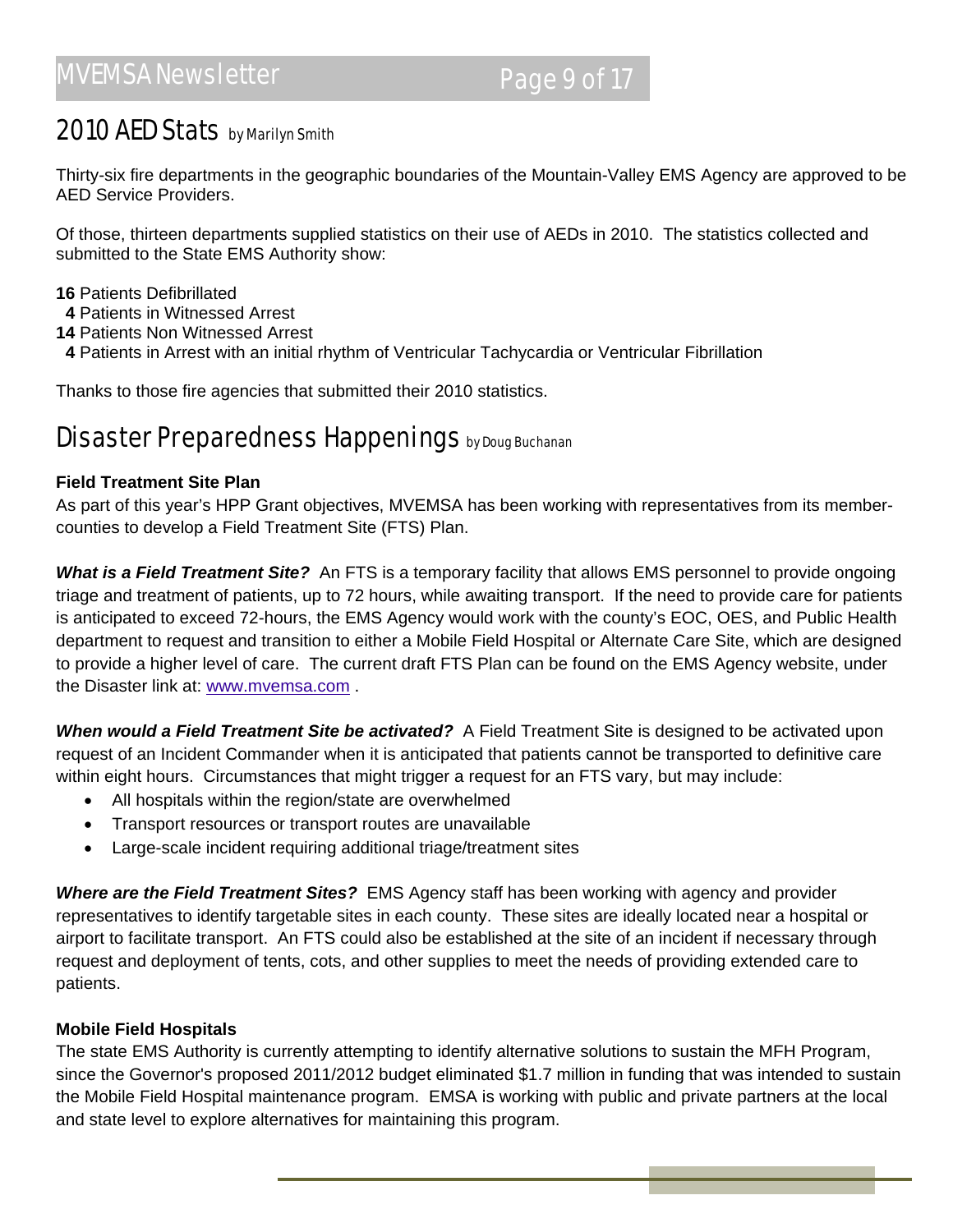The Mobile Field Hospital program was established in 2006, largely through state general funds. Additional funding from the federal Homeland Security and HPP grants was used for hospital equipment and program development to ensure disaster medical preparedness for California's hospital surge needs during catastrophic emergencies. The three (3) hospitals, of 200-beds each, are strategically located in Sacramento, the Bay Area, and Southern California to allow for rapid deployment and set-up within 72 hours of a request.

#### **Golden Guardian Drill**

The Golden Guardian 2011 exercise is coming in May on the 17th, 18th and 19th. This year's scenario is flooding in several regions of California. Planning Conferences are ongoing for this exercise. The state EMS Authority and CDPH will be staffing their Joint Emergency Operations Center to support requests and communications through the RDMHC Programs.

#### **HAvBED Training**

The Hospital Available Beds for Emergencies and Disasters (HAvBED) program was developed through HPP grant funding to enable rapid assessment of hospital statuses and bed availability throughout the country. Locally, this procedure is accomplished through creating a query in EMResource (EMSystem). The updated HAvBED training module can be found on the EMS Agency website at www.mvemsa.com under the Disaster link. This module was designed to provide online training for new staff, and walks the user through each step of responding to a HAvBED query.

#### **California's Health and Medical Emergency Operations Manual**

The California Department of Public Health and the California EMS Authority are continuing to collaborate on a project to establish an integrated Emergency Operations Manual (EOM). This EOM is being designed to incorporate the elements of the California Disaster Medical Operations Manual (CDMOM) that was previously approved by the state EMS Commission as well as the interim California Disaster Health Operations Manual (CD-HOM) that was release more than a year ago.

The latest version of this manual addresses the Medical and Health Resource Requesting process, and the Health and Medical Status Reporting process. The manual also contains sections on most of the medical and health functions outlined in the MHOAC legislation (e.g. Coordination of Medical Transportation, Coordination with Inpatient facilities, Assurance of Drinking Water Safety, etc.).

The final document is currently scheduled to be released by summer.

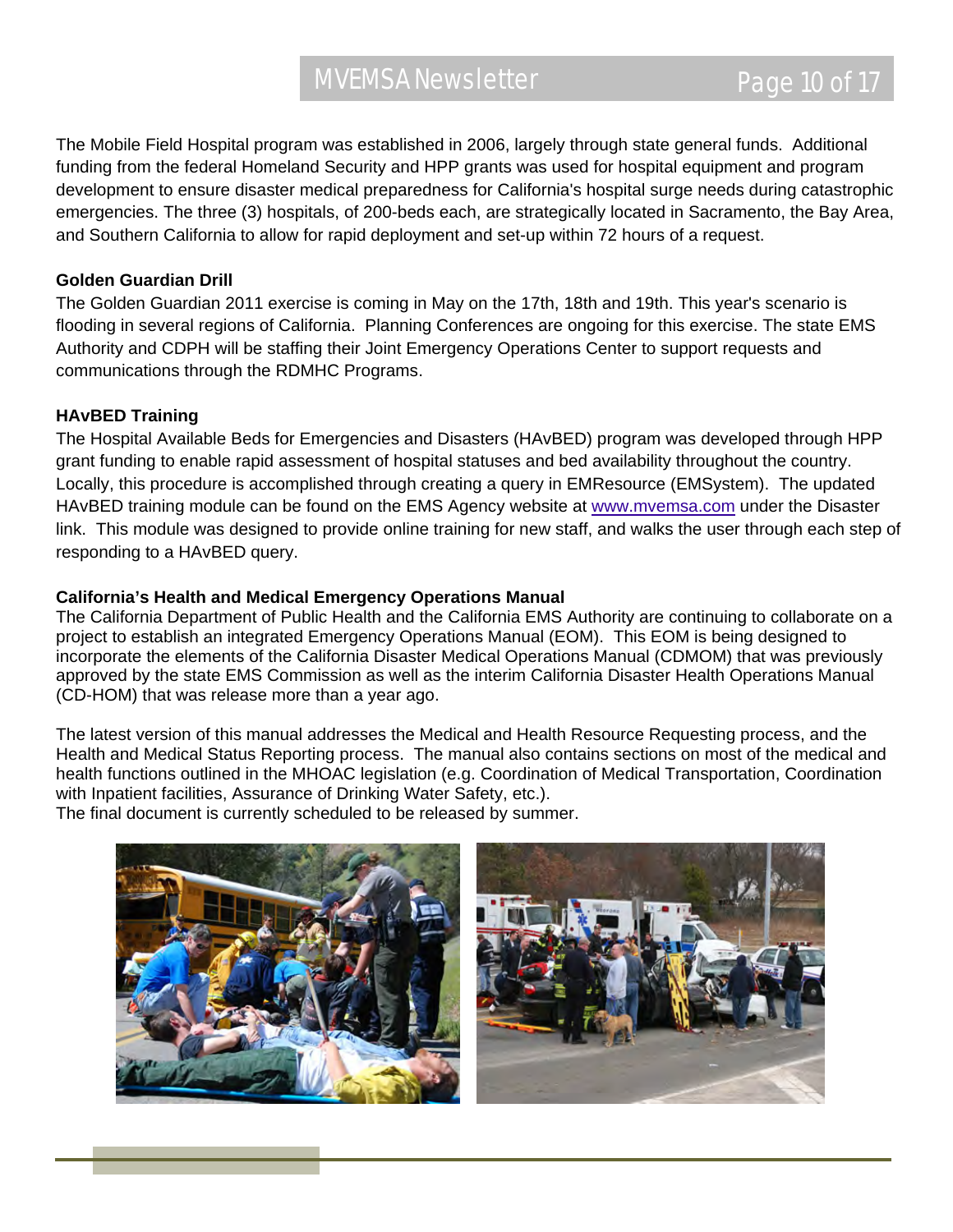### **Mountain Counties Report by Pat Murphy**

# **Alpine**

Held Red Cross Training Class at Turtle Rock Park on 4/26/11.

#### **Amador**



- Sutter Amador Hospital has new MICN Liaison Connie McKenna
- Maintenance of radio and antennae for Med Net Dispatch Radio
- EMS Awards Dinner May 21 at American Legion Hall
- Renewed Policy #922.20 county specific policy on Dispatch for First Responders
- Changed Triage Tag Training day with Amador County to the first of each month.
- Amador County Health Department completed ChemPack Training on February 8th.

#### **Calaveras**



- MCI Exercise completed on 4/12 with a simulated MVA with ROP Students in Vallecito.
- CE Class sponsored coming up July 1 at Mark Twain SJ Hospital.
- System Status Plan approved by the EMSOC in January.
- New clinic opened in downtown Angels Camp by Sonora Regional.
- EMT Class at Murphys Fire District will be finished in June.
- American Legion Ambulance is working on new CCT-P Program.
- Health Department planning an ACS (Alternate Care Site) setup and exercise on May 19th at the High School Gym.

#### **Mariposa**



- New Clinic Opened at Yosemite in April.
- New Telemedicine Unit at John C Fremont Hospital for new program called "Specialist on Call"
- Hospital completed ICS 100,200, NIMS 700, NRP 800 programs for all employees.
- EMD Provider started new QI Program.
- County Fire Completed First Responder Class on March 29th in Coulterville.
- EMS Awards at Board of Supervisors planned for their meeting on May 17th.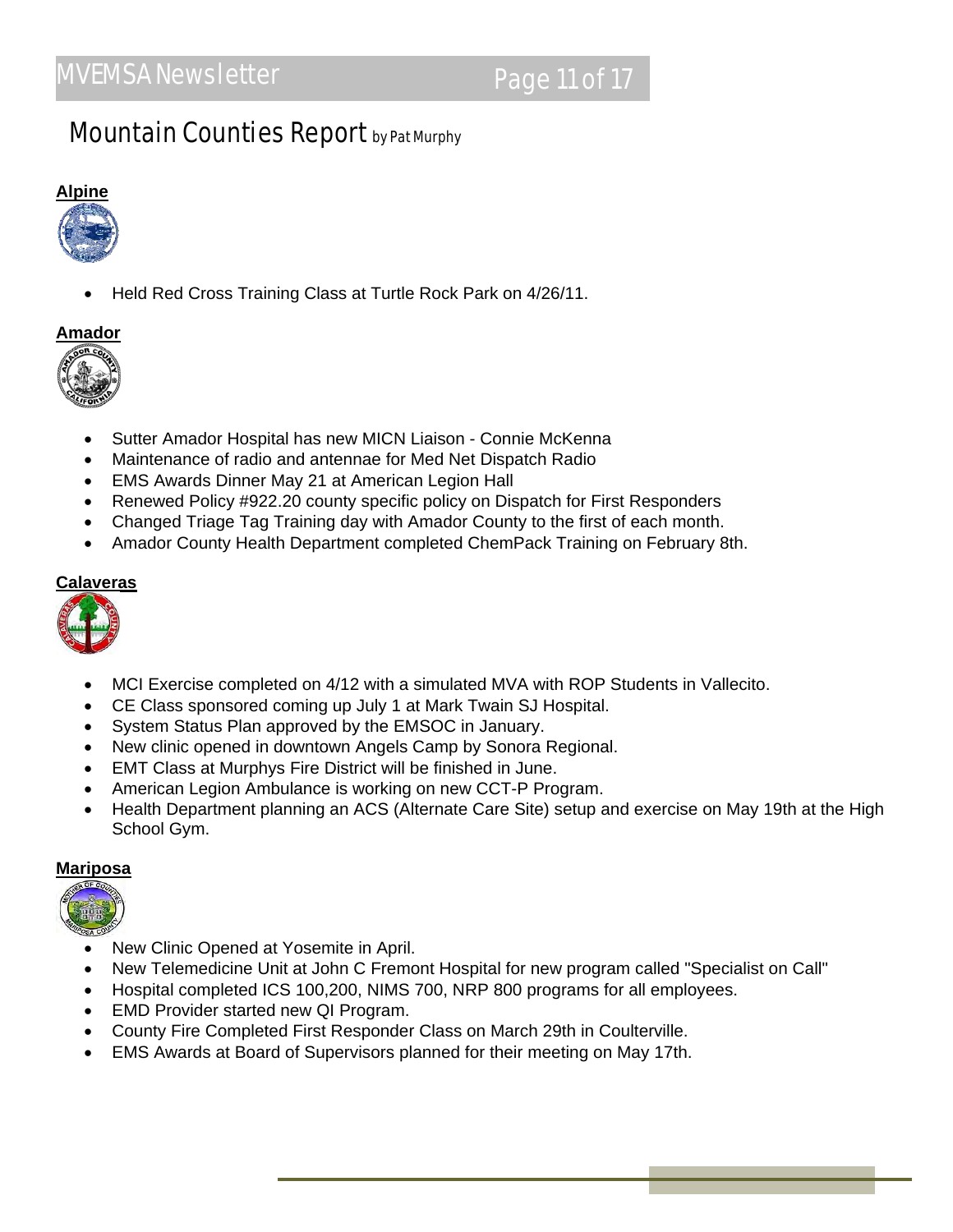### Ambulance Provider Profile – American Legion Ambulance Post 108



Amador/Calaveras Liaison Pat Murphy conducted an interview on March 16<sup>th</sup> at American Legion Ambulance main office located on American Legion Drive in Sutter Hill, Amador County. Pat interviewed Al Lennox, President and Alan McNany, Vice President of American Legion Ambulance.

Pat asked Al Lennox "how in the world did a Veteran's organization such as American Legion established in 1919, get into the ambulance business?" Al Lennox answered with pride how the Amador Post 108 was looking for a "public service project" in 1929 and since Amador County didn't have an ambulance they purchased one and staffed it with volunteers. They have remained the sole provider of ambulance services in Amador since then. The ambulance service was staffed with volunteers until after World War II, and then it became "quasi" volunteer/paid staff to full paid staff about 25 years later.

Pat asked "when did American Legion start using paramedics?" Al Lennox responded "in the early 1980's they started with EMT's, EMT II's and a few years later upgraded to Paramedics." Pat asked "what additional areas of geography does American Legion Ambulance cover?" Alan McNany answered, "We cover about 2/3 of Calaveras County." Al Lennox added "American Legion has been covering a portion of Calaveras County, West Point and Wilseyville areas for about 30 years from their Medic 3 station in Pioneer, which covers over 1,200 square miles and over 70,000 in population."

American Legion has over 70 employees, and 20 ALS response vehicles, three being QRV's (Quick Response Vehicles). They have 8 ambulance stations and three 4X4 equipped ambulances for winter operations.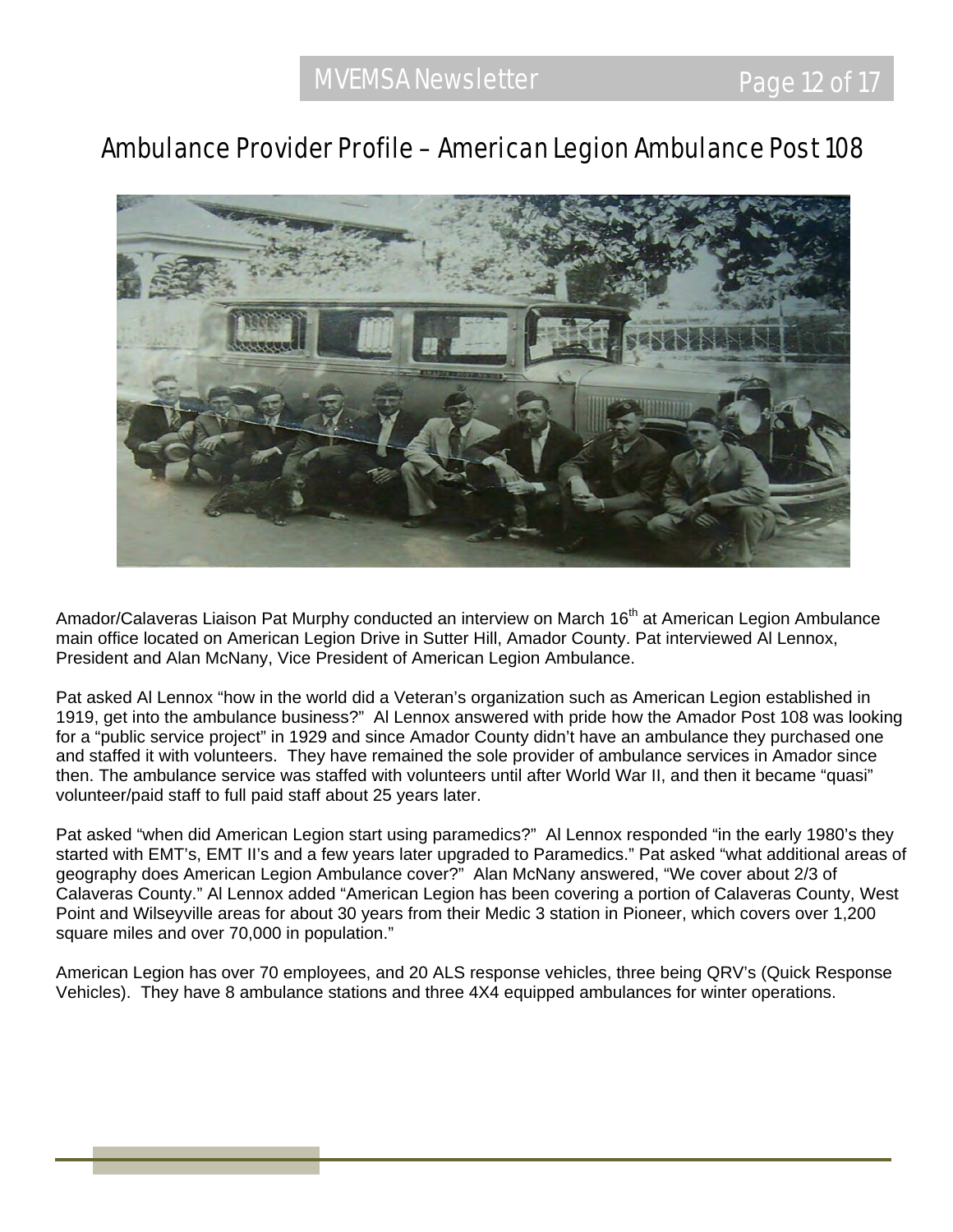## **AVEMSA Newsletter Research AVEMSA Newsletter** Page 13 of 17





American Legion also has a CCT program with local nurses and provide SAFE exams at their SAFE facility. Alan added that being a non-profit, 501(c) 3, they provide many community service projects through-out the year. Free football standbys for all four high schools, students sponsored to American Legion Boys and Girls State Program, and scholarships for graduating seniors who express a desire to enroll in public safety or health care curriculums for 8 to 10 students a year.

Pat asked Al Lennox how long he had been with American Legion Ambulance. Al replied, "I started in 1990 as a part-time paramedic, after being a volunteer firefighter/EMT for six years, and then became the General Manager in 1992. American Legion felt with his business degree and business experience to bring to the table along with his medical experience that he would make a good GM." Alan McNany stated "In 1993 I started as an EMT before becoming a Paramedic in 1996. I served as a volunteer firefighter and ultimately fire chief for a local area fire department, that later became the Amador Fire Protection District." Alan took over as Operations Manager in 1996.

Alan is currently active in RAC as Chair, on the Board of Directors of the California Ambulance Association, and serving on the EMCC in Amador County. President Lennox acknowledged that this was a natural progression for Alan from when he, Al, used to serve on the same organizations. Al said he is still active in his church, American Legion Nationally and the State of California and the regional association serving the developmentally disabled. Pat asked about Al Lennox's military service. Al served in the United States Navy from 1964 to 1970 as a meteorologist.

President Lennox said "I am very proud of the level of service and oversight our agency provides the community. Our success is based on American Legion's excellent staff, which I feel is the best that the industry has to offer because of their commitment, work ethic, level of training and expertise. The employees have the agency's goal of 'The Relentless Pursuit of Perfection' in mind at all times."

Al stated however, that there are challenges ahead in today's austere environment; all ambulance organizations are challenged to do more with fewer resources. American Legion is well prepared to meet those challenges head on. "There is an expectation from our industry that we will continue to provide our customary high level of service". Al said "we simply have to be more efficient with every dollar that supports our mission. American Legion looks forward to working with the Mountain-Valley agency in the future and we realize that the agency is in transition, but out of transition can come many positive changes. We look forward to that partnership".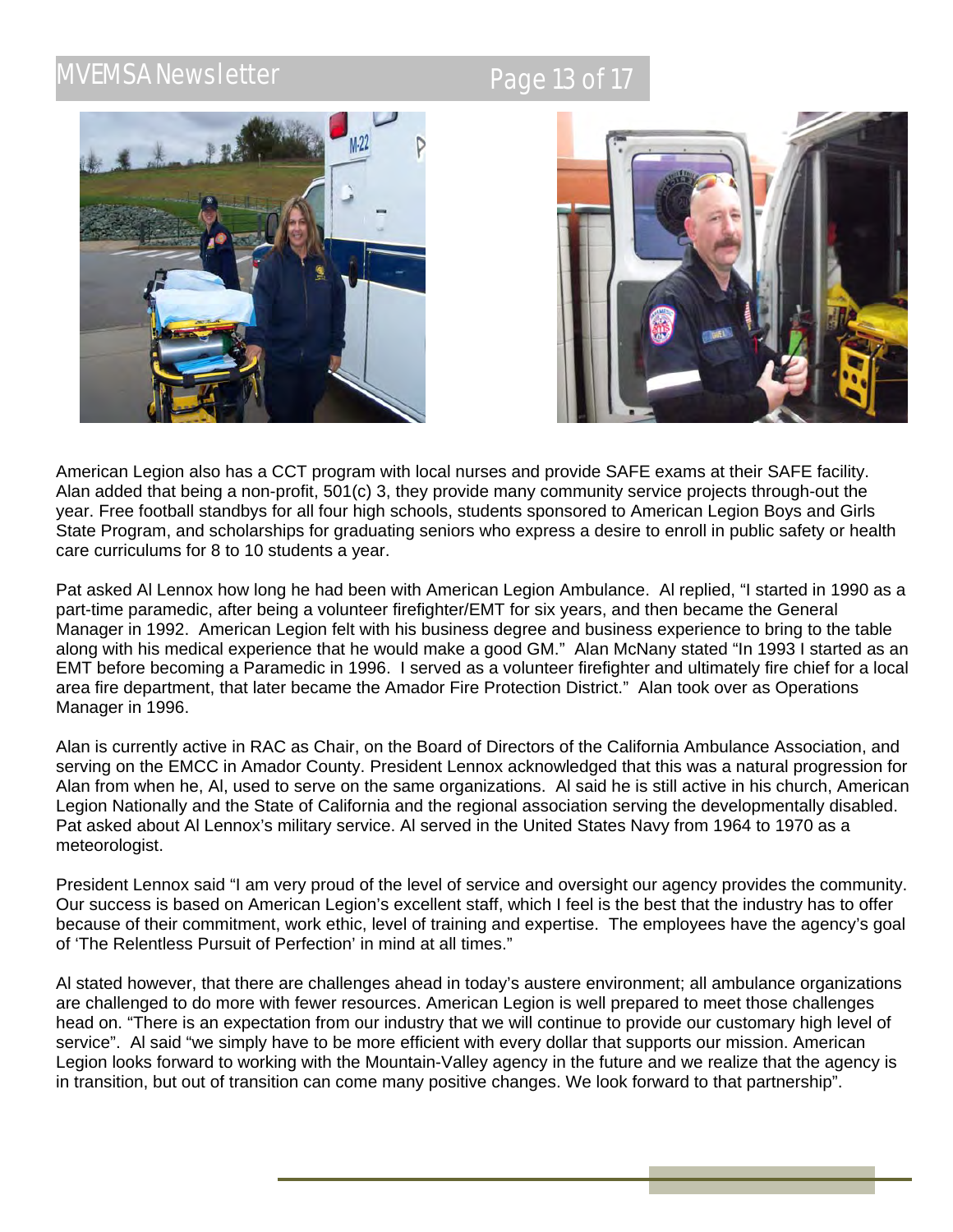### Certification and Training by Cindy Murdaugh

### EMS Personnel Training Requirements to Incorporate New National Standards

California will be implementing changes in training hours to incorporate the new National Standards.

As California moves closer to implementing changes that will reflect the new "Emergency Medical Services Education Agenda for the Future: A Systems Approach" from the National Highway Transportation Safety Administration, the EMS Authority is revising the EMT and Advanced EMT Regulations to adopt the new education standards and instructional guidelines.

The EMS Authority is also in the process of drafting training standards for Emergency Medical Responders (EMR), currently referred to as First Responders, which is referenced in the First Aid Standards for Public Safety Personnel.

In addition to adopting the education standards and instructional guidelines, the minimum hours of training will also be changed, those proposed changes are:

EMT - Increased from the current minimum of 120 hours to 160 hours.

EMR training will be a minimum of 48 hours.

The revisions to the EMT regulations coincide with the National Registry of EMTs transition of their EMT examination to the new instructional guideline content. This transition occurs on January 1, 2012.

To ensure that students are prepared for the 2012 NREMT exam, EMT Programs should incorporate the new instructional guideline content into courses offered the fall of 2011.

The EMS Authority is planning to release the EMT regulations for public comment in mid-May. Please visit http://www.emsa.ca.gov/ if you wish to comment on these changes.

### Continuing Education Opportunities

MVEMSA is pleased to announce a new opportunity for field/hospital/dispatch personnel to acquire continuing education. MVEMSA started providing 6 hour symposiums on a quarterly basis with instruction from various disciplines within the member county region. The last symposium was on Friday, April 15 with the following guest lecturers:

- Richard Murdock (MVEMSA Interim Executive Director) "Pre hospital Anomalies"
- Dr. Kevin Mackey (MVEMSA Medical Director) "STEMI Report"
- Kevin Pagenkop (LifeComm Dispatch) 'Obvious Death' & Emergency Phone Triage
- Brenna Garrison, (Doctors Medical Center) "Acute Stroke"
- Mike Freudenthal (Modesto PD) "Gang Intelligence"

The next symposium is slated for Friday, July 1, 2011 in Calaeras County and SPACE IS LIMITED - so contact MVEMSA to reserve your seat! (209) 529-5085 or email: cmurdaugh@mvemsa.com

Please go to mvemsa.com to see the symposium schedule for future dates and topics.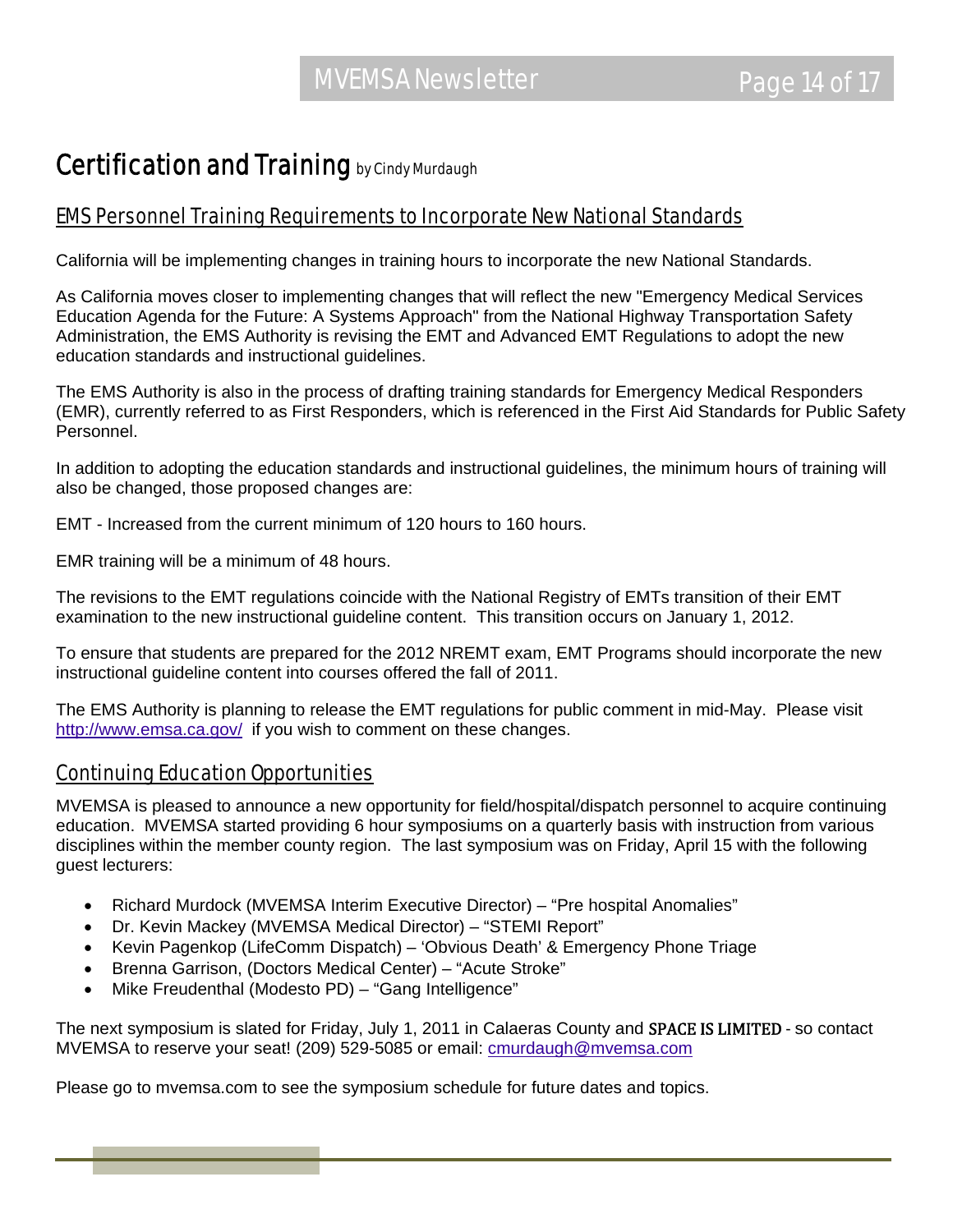### MVEMSA/Stanislaus County Triage Drill Dates for 2011:

| <b>DATE</b> | DAY      | <u>HIE I</u> | <b>TIME</b> |
|-------------|----------|--------------|-------------|
| June 28     | Tuesdav  |              | 1200-2400   |
| August 25   | Thursday |              | 1200-2400   |
| October 11  | Tuesdav  |              | 1200-2400   |
| December 8  | Thursday |              | 1200-2400   |

### First Responder/EMT/Paramedic/MICN Application Processing

The Agency will accept applications during the following hours:

Mountain-Valley EMS Agency 1101 Standiford, Suite D-1 Modesto, CA. 95350

| <b>Monday</b>    | 10am-4:30pm |
|------------------|-------------|
| <b>Tuesday</b>   | 8am-4:30pm  |
| <b>Wednesday</b> | 8am-4:30pm  |
| <b>Thursday</b>  | 8am-4:30pm  |
| <b>Friday</b>    | 8am-12:00pm |

Agency staff will be on site to accept applications (Initial & recertification) and take a digital photo of the applicant during the following hours:

#### **AMADOR COUNTY**

American Legion Ambulance 12134 Airport Rd. Sutter Creek, CA. 95685

#### **9:00am-12:00pm**

**Thursday, July 21, 2011 Thursday, May 19, 2011 Thursday, September 15, 2011 Thursday, November 17, 2011** 

#### **CALAVERAS COUNTY**

American Legion Ambulance 265 W. Saint Charles St. San Andreas, CA. 95249

#### **1:00pm-4:00pm**

**Thursday, May 19, 2011 Thursday, July 21, 2011 Thursday, September 15, 2011 Thursday, November 17, 2011** 

- You can apply for recertification up to 6 months prior to your expiration date.
- Initial EMT applicants must confirm DOJ results prior to submitting application.
- Only COMPLETED Applications with all required documents attached will be accepted.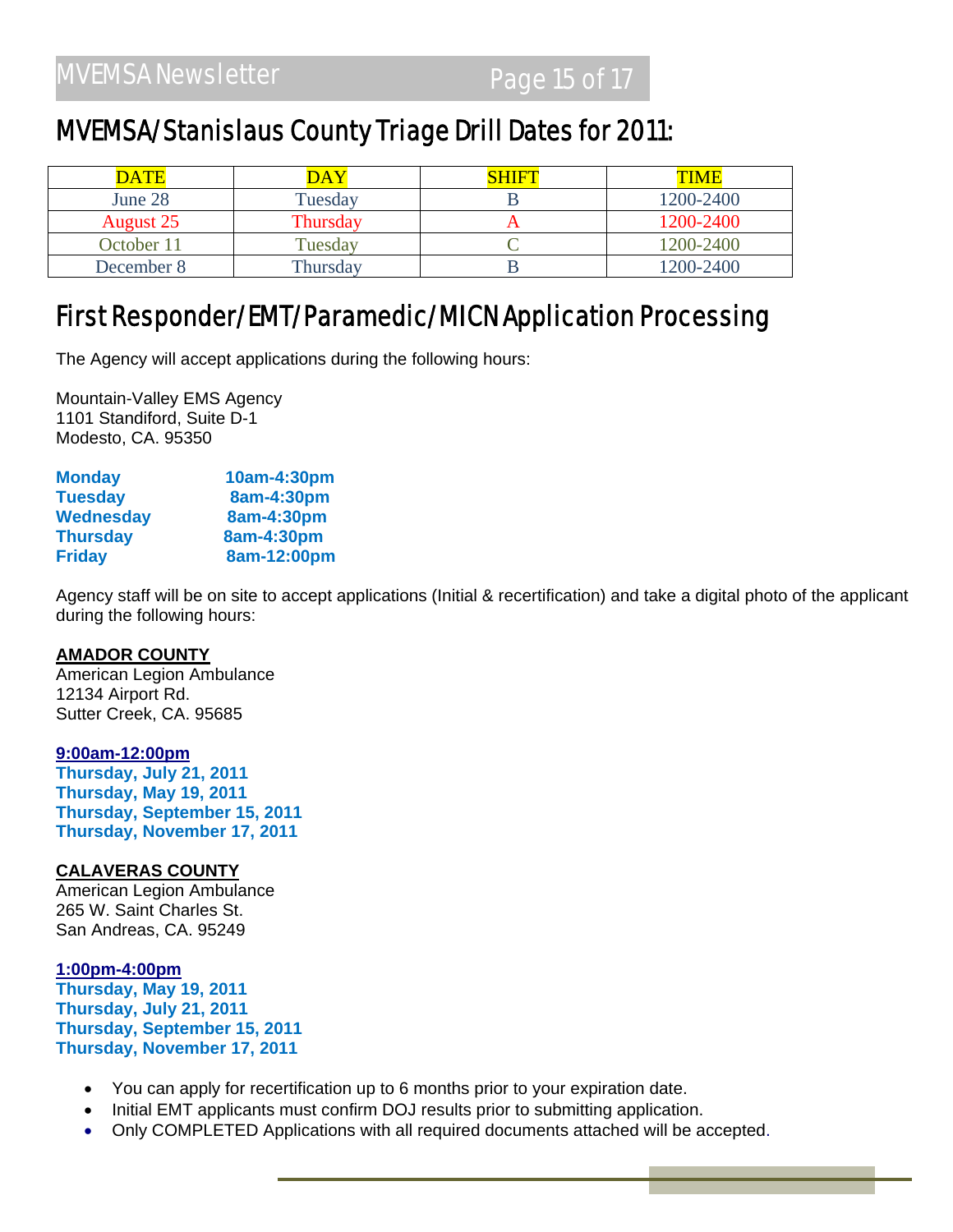

### LifeCom Communications Center by Jared Bagwell

#### **New Communications Manager**

I am excited and pleased to announce the promotion of Jeremy Coe to LIFECOM Communications Manager.

Jeremy Coe has been with AMR nearly 5 years. During this time, he has served in many positions such as; Dispatcher, Communications Training Officer, Lead Dispatcher, and Supervisor. Prior to that he had a long history of both paid and volunteer service in Law Enforcement, Fire Service, and Communications where he obtained a vast knowledge that will help him as our new Manager. Jeremy is a dedicated husband to Marcie and father to Maverick, and they all are anxiously awaiting the birth of baby Coe in May.

Jeremy and I will be communicating the new organizational structure as well as goals and visions for LIFECOM over the next couple weeks. His replacement is being recruited for as we speak.

Please join me in congratulating Jeremy and supporting him in this new role.

#### **Fire CQI Supervisor**

I am excited and pleased to announce the selection of Kevin Pagenkop as the Fire CQI Supervisor. We had many qualified and competent applicants but Kevin has proven his dedication and competence in his current role over the years.

Kevin Pagenkop has been with AMR for 8 years with prior experience at BAYCOM and the Regional T & QA team. During his time with AMR he has served roles such as Dispatcher, Communications Supervisor and most recently the Lead Instructor with LIFECOM since 2006. Kevin also has experience instructing with the National Academies of Emergency Dispatch (EMD and EFD) in Orlando last year and in Vegas this coming year. He has proven his skills and knowledge in training, education and CQI for many years and has significantly contributed to the success of the ACE accreditation and performance standards maintained by the LIFECOM staff. He has demonstrated excellent communication and organizational skills which will also contribute to improving and maintaining our Fire dispatch and call taking performance.

Please join me in welcoming him in his new role.